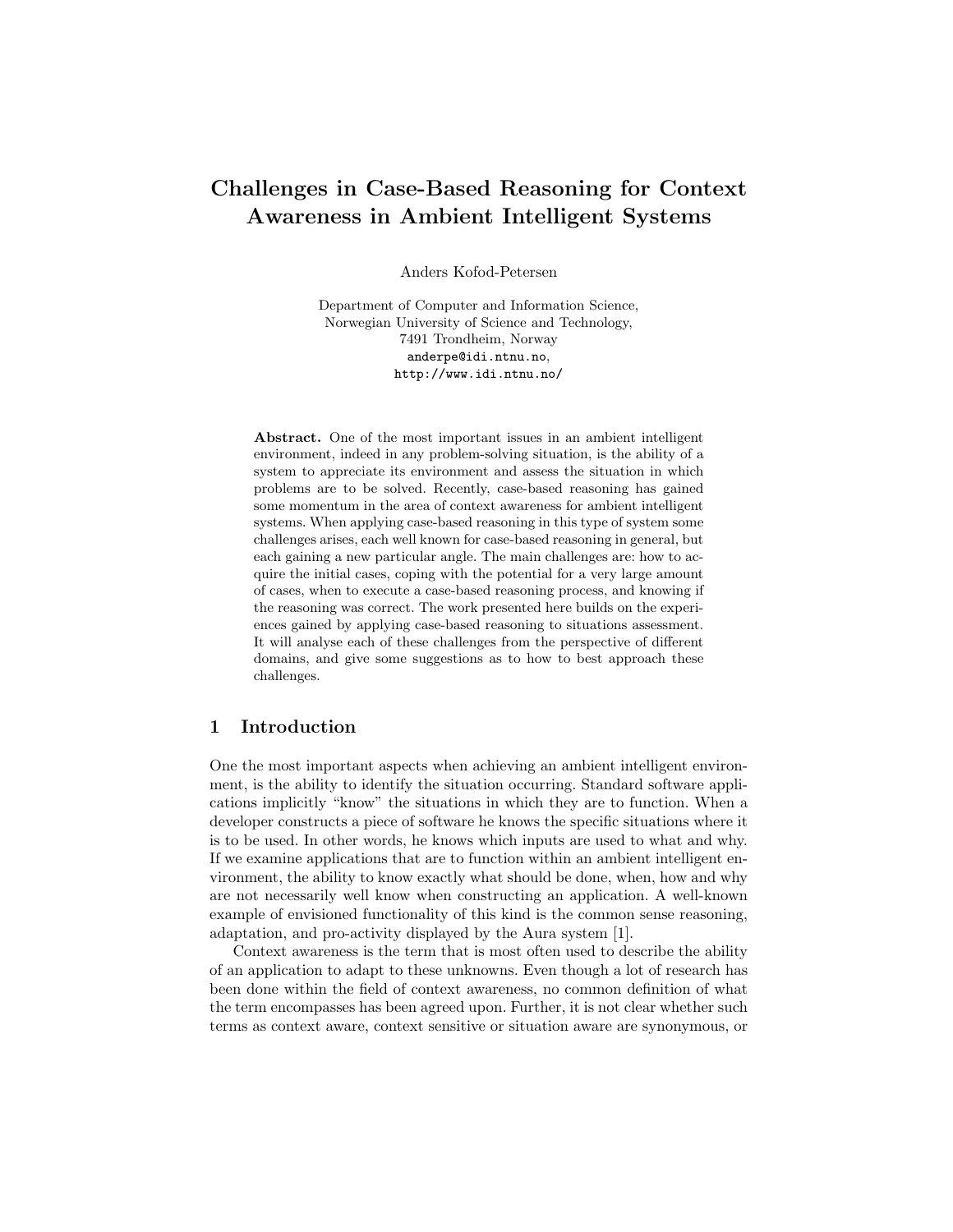they are somehow sub-sets of each other. However, it is commonly agreed the context awareness allows applications to dynamically adapt to the environment.

Up until now, most of the work on context aware systems has been largely technology driven, often "... driven by what is technological feasible rather than by what might be helpful in a situation." [2, p.1] This approach has lead to a number of applications that hardly can be described as *aware*. Rather, they are sensitive to context, often as classical stimuli-response based applications.

We argue that the ability to be aware of the context and assess situations is at the core of an ambient intelligent system. Our hypothesis is that case-based reasoning supported by a rich knowledge model, is a promising approach to asses situations by being context aware [3]. However, using case-based reasoning in an online fashion in a inherently dynamic environment poses a number of challenges. We have identified four main challenges. These are not a function of using case-based reasoning within ambient intelligence, yet the severity and complexity increases. These are:

- 1. Acquiring the initial cases
- 2. Coping with the vast number of case being constructed during run time
- 3. Knowing when to initiate a case-based reasoning cycle
- 4. Knowing whether a case was classified correctly

This work will analyse these four main challenges in the light of our experiences from developing an ambient intelligent system utilising case-based reasoning. The rest of the paper is organised as follows: First a short overview of use of case-based reasoning for context awareness is given. Secondly, the background of this work is described. This is followed by a description of the domains we have been investigating, how the challenges were manifested, and our suggestions on how to approach them. Finally, a summary of the approaches suggested is given, as well as an outlook on future work.

## 2 Use of Case-Based Reasoning in Ambient Intelligence

Case-based reasoning has been utilised as a method for identifying situations in a dynamic environment. Zimmermann [4] demonstrated how case-based reasoning could be used to generate recommendations for users in a mobile environment. The recommendations were used to augment a museum exhibition with audio information. Zimmermann recognised the problem of a rapid growth in the number of case in a case-base. To solve this problem, he proposed to initially cluster similar cases and consecutively generalise cases prior to the reasoning process.

Kwon and Sadeh [5] applied case-based reasoning to find a pareto agreement between a consumer and seller in comparative shopping. The approach presented by Kwon and Sadeh was a simulation to compare algorithmic efficiency, and did therefore not explicitly address any of the challenges aforementioned.

Ma et al. [6] used case-based reasoning to adapt user preferences in smart homes. The system presented addresses the issue of acquiring initial case by simply observing the settings of a particular user. The question of whether or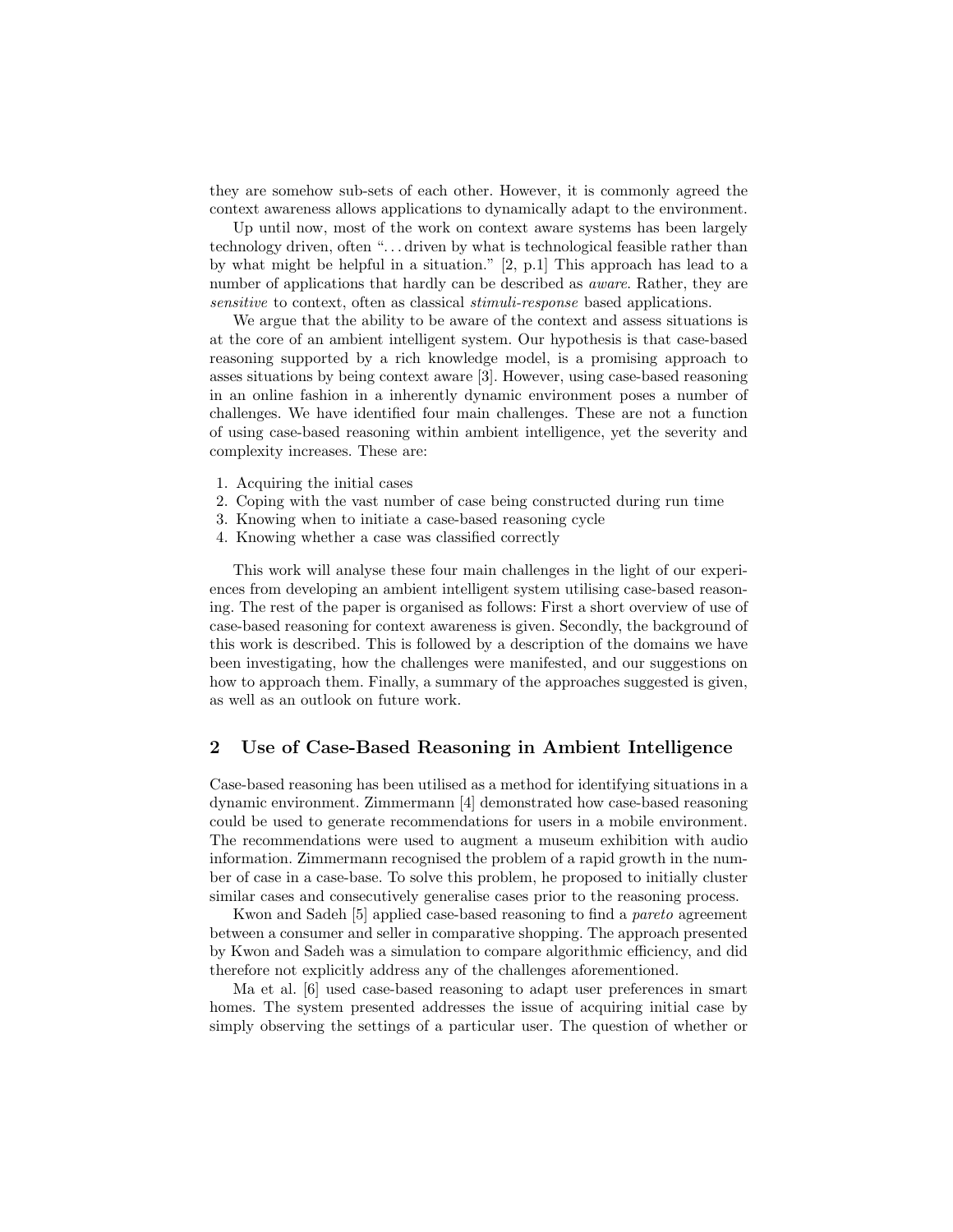

Fig. 1. Structured System Architecture

not a proposed solution was correct or incorrect was measured by observing how a user interacted with the system. The interaction was sensed through the ordinary user interface to a house: switches, remotes, etc.

The MyCampus [7] reports on the use of case-based reasoning to learn a user's context-sensitive message filtering preferences. Cases were acquired by storing the user feedback along with the messages received. This was also the approach to learning in the case-based, by user feedback.

B´enard et al. [8] describes a framework that uses case-based reasoning to identify the most suited action to perform. The choice of action is based on a comparison between perceived information and earlier experiences.

#### 3 Background and Motivation

The foundation for the analysis and suggestions made in this paper is based on the work carried out through the last four years. The aim has been to construct a system that can be context aware, or perceive the world and through the knowledge intensive case-based reasoning in CREEK [9] assess situations. The system has a three layered architecture (see Figure: 1), where each layer has its own specific function.

The Perception layer uses the Context Middleware [10] to perceive the world and order the observations into a coherent structure useable for the rest of the system. The data perceived can in theory be any data that can be gathered from sensors, both from the physical world, but also from the computerised world. The Awareness layer is responsible for assessing the context and classify the situations through the case-based reasoning cycle [3]. Finally, the Sensitivity layer infers what sequence of actions are sensible in a give situation and executes them if possible [11].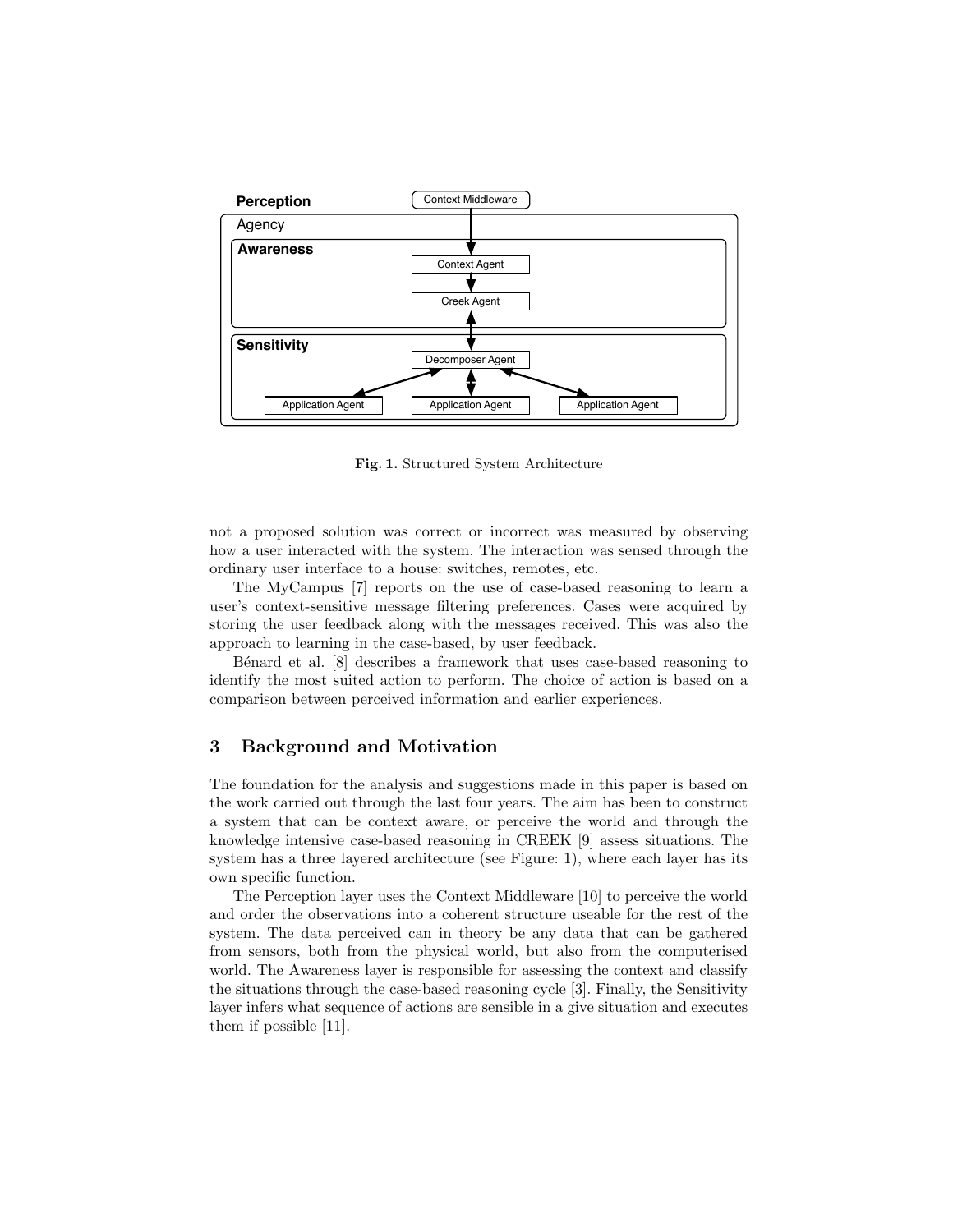

Fig. 2. Overview of the Knowledge Model

The whole system assumes a knowledge intensive approach to context awareness. The knowledge model is considered from a knowledge level [12] perspective, and modelled using the socio-technical perspective gained through applying Activity Theory [13]. The knowledge model is structured into five main parts, see Figure 2. The top level otology, acquired from the CREEK system, called ISO-POD; the basic context model, which is a meronomy building on tradition in the area of pervasive computing; the part that deals with activities, which is founded on Activity Theory; the concepts that are specific to the domain in question; and finally, the cases that describes the situations. The whole model is represented as a multi-relational semantic network.

Context, as a term, is used used in two slightly different meanings. During execution of the system, context is initially used to describe the subset of the world that can be perceived, through the Context Middleware. This context is what the awareness part can used to described the situation in question. This context is stored in cases as findings. The second use of the term context deals with the information available to the system when solving the problem in the situation. In the latter use, the context is a subset of the perceived world, which has been focused by the assessment process. Thus, leaving out information which is unimportant for the tasks that are to be executed to satisfy the problem.

The system was originally applied to the tourist domain in an effort to supply contextualised and personalised information to travellers [10]. It has later been applied to the health care in a hospital ward domain, where situation classification was used to acquired relevant information for the staff at a hospital ward [3,14]. We are currently investigating whether the system is applicable in a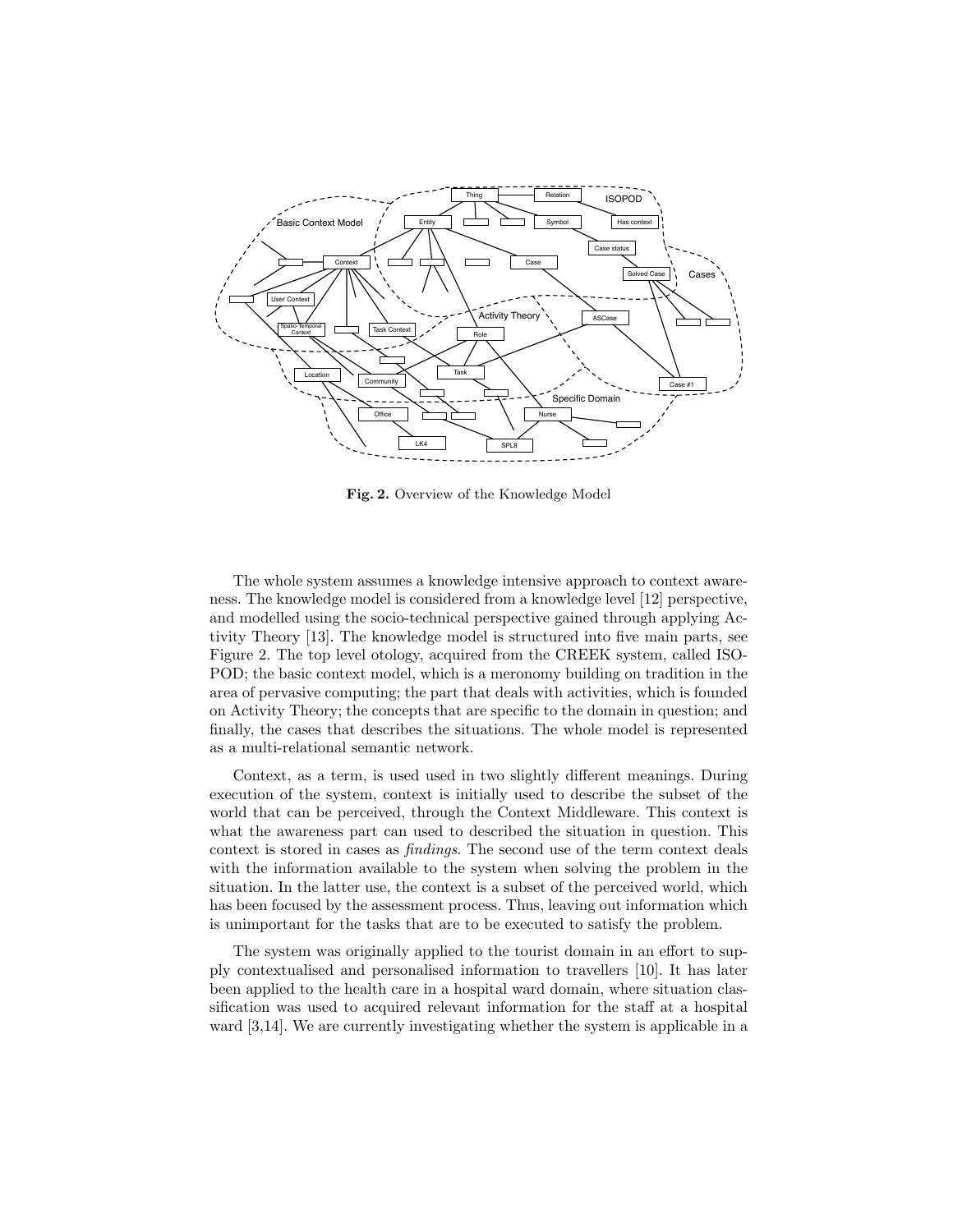mobile collaborative learning domain [15], and we are also revisiting the original use in a tourist domain [16].

Through the work with case-based reasoning as the main reasoning process in context awareness, we have encountered the four main challenges in the domains we have investigated. The challenges have basically been the same across domains, yet each domain has had its own particular twist to the challenges.

## 4 Tourist Domain

The tourist domain is characterised by the way the case-based reasoning cycle is used to look at the current situation to retrieve a recommendation for future actions, which would be beneficial for the user to execute. The recommendations are not only based on what information is available in the environment, but also to a large degree on the preferences of the user in question. An example is the situation where the case-based reasoning system recognises that the user might be hungry and suggests a course of actions that will bring the user into a restaurant that fits his preferences [17]. In this example, a new case's findings contains the information that can be perceived, such as: the user's preferences, the location, time, and any entities accessible in the environment.

The application of a case-based reasoning based system —indeed any context aware system— into this type of scenario leads to specific versions of the four challenges described in the introduction:

Initial, the problem is to acquire the initial cases prior to executing the system, known as prototypical case. Given that applications in this domains aims at delivering personalised information services, a focus on personal preferences is required. These preferences are trivial to acquire and can be used to construct user stereotype, in the tradition of Rich [18]. Along with the domain model, these stereotypes is the foundation for modelling the context-goal combinations. Regarding the context example described above, a prototypical case contains the findings that a user prefers a particular type of restaurant, that he is located near such a restaurant, and that the time of day is around lunch. The solution contains the tasks that must be fulfilled in order to guide the user to a suitable restaurant, such as finding a suitable restaurant in the vicinity, and guide the user to that location. Even though these cases would only be partly personalised, they will make a good foundation for adapting to a particular user's idiosyncrasies through learning in the case-based reasoning cycle.

The second problem is to maintain the potential very large case base. When dealing with a case-based reasoning system running in an on-line manner, there is a real risk of storing a very high number of cases. One part of this issue springs from the fact that some of the parameters observed are continuous, such as time. Since a case is a discrete point in a multidimensional space, the continuous parameters must be made discrete. Thus, leading us to the question of how often does time trigger a new case-based reasoning cycle, without constructing to many cases, yet still ensuring that the system covers significant changes in the environment.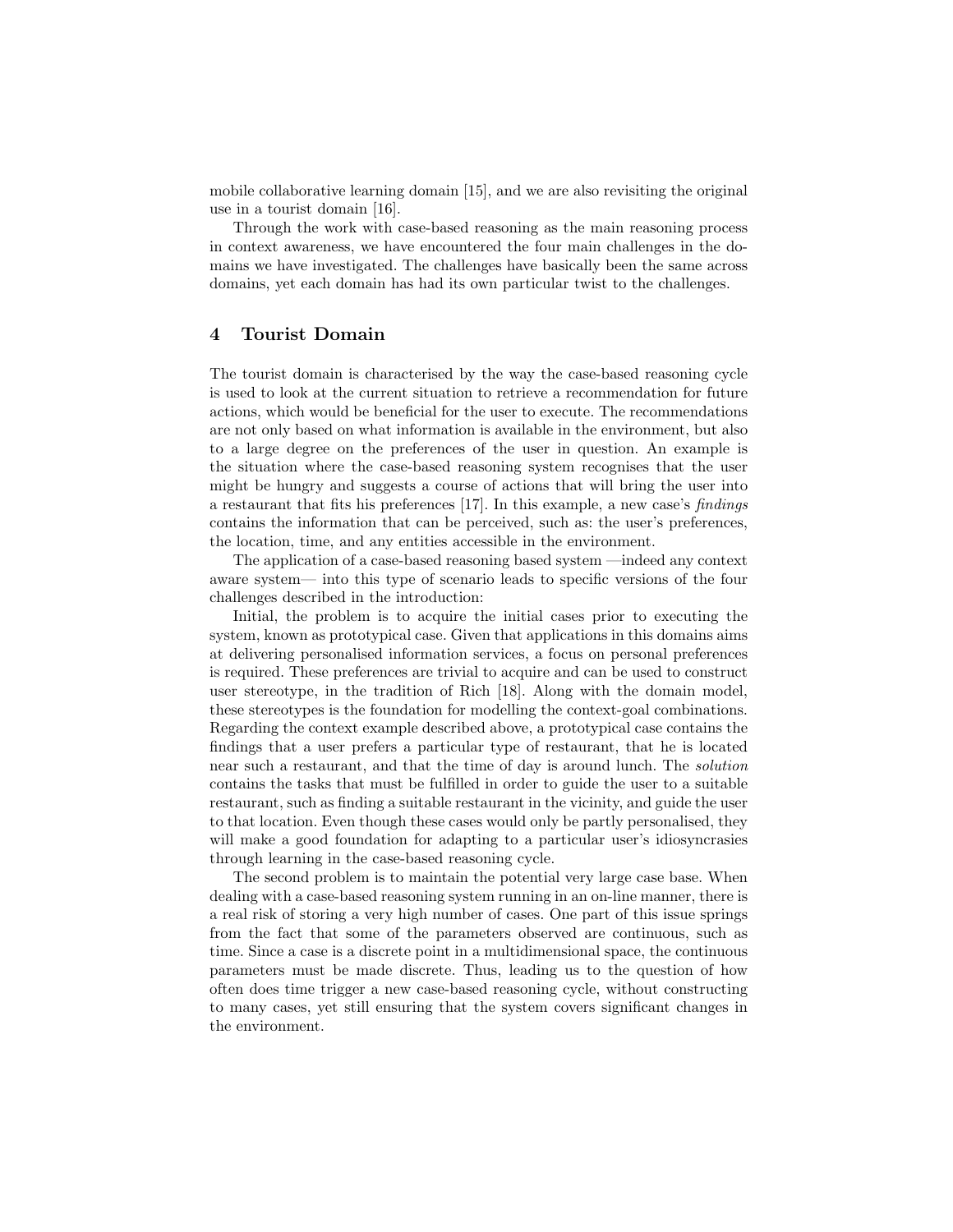Initially, there are two approaches to this challenge: either the system should be able to forget cases that are not useful [22,23]; or some sort of off-line generalisation should occur, such as clustering of similar cases [4] or generalisation into prototypical cases [24].

The third challenge ties in with the problem of many cases. To avoid an overwhelming number of cases, it is essential to decide when to instantiate a new case. Two main approaches to this issue stand out. The first is to employ some type of statistical, or pattern matching algorithm to figure out whether a new observation is so dissimilar that a new case-based reasoning cycle is warranted; or simply follow the example of Fox et al. who constructed a case-based reasoning controller for a mobile robot [19]. They initially suggested looking at how to weight different parameters present in the environment. However, it became clear that the case-based reasoning cycle was fast enough, so they simply observed the environment every seventh second. This simple solution obviously assumes that the execution of the cycle is both computationally and commercially inexpensive.

The fourth challenge is to figure out whether the goals associated with a case, or the tasks suggested for a particular situation are correct; or in other words, guiding the retain step. If we revisit the example above where the system identifies that the user is likely to be hungry, and a visit to an Italian restaurant is the solution, we see that the system will not instantly known if this suggestion was good. There are many factors that might influence the user's behaviour, which might not be captured by the system's knowledge. The user might disregard the suggestion because he suddenly feels like Chinese, he might not be hungry at all, or he simply doesn't have the time right now.

There are basically two approaches for solving this: simply asking the user, or observe the behaviour of the user and see if it fit the (implicit) projection made by the system. In this case it is likely to be unfeasible to ask the user: "was this a good suggestion?" By asking the user, the system runs the risk of being to intrusive, continuously asking question, leading to the user turning off the annoying thing. Of course, the amount of conversation could be kept to a minimum by applying conversational case-based reasoning techniques as suggested in [20]. However, it is likely to be feasible to look at the behaviour of the user over time, and through these observations attempt to recognise whether or not the suggestion made was any good.

When the system makes a suggestion to the user, it also, implicitly, makes a prediction on the user's behaviour in the (near) future. As time progresses and new instances of the user's context, or cases, is acquired by the system, it is possible to see whether a case that verifies or falsifies the prediction occurs. This analysis of the cases being instantiated, requires some way of representing temporal knowledge in the case base, and the ability to make predictions [21]. In the examples above, it is easy to verify that the suggestion made was good. If a situation that describes the user having lunch at the Italian restaurant occurs, is it reasonably to conclude that the suggestion was good, and retain the original case as a positive example.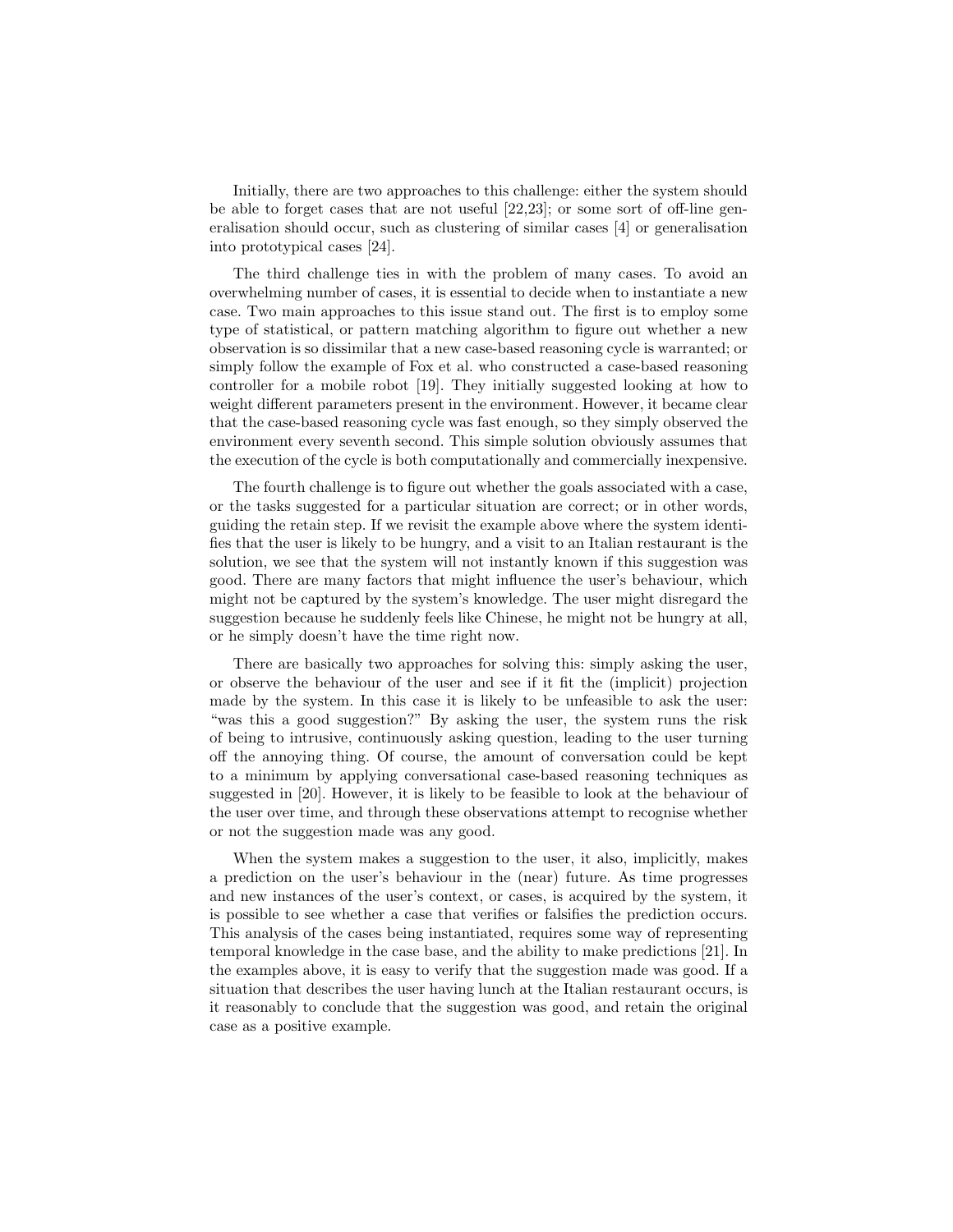Table 1. Challenges and Solutions for the Tourist Domain

| <b>Challenges</b>                 | $\sf{Solutions}$                                           |                                     |
|-----------------------------------|------------------------------------------------------------|-------------------------------------|
|                                   | Acquiring initial cases User modelling through stereotypes |                                     |
| Maintaining case based Forgetting |                                                            | Clustering/Generalisation           |
| Initiating CBR-cycle              |                                                            | Initial matching Regular execution  |
| Guiding Retain                    |                                                            | Asking the user Observing behaviour |

Figuring out whether the suggestion made was wrong is more complicated. There are two ways of observing that the suggestion made was wrong: the user behaves in a way that explicitly contradicts the predicted behaviour, by for an example visiting a Chinese restaurant; or the user behaves in a way where it is not certain that he follows the suggestion made, such as behaving in a way that neither contradicted nor fulfilled the prediction within a reasonably time frame.

Table 1 gives a summary of the challenges in the tourist domain, and the solutions suggested. Except for the issue of acquiring the initial cases, all challenges have (at least) two different approaches for solutions, each offering their own benefits and pitfalls. Regarding how to maintain the case base, the choice between forgetting cases that are no longer relevant, versus doing of-line generalisation is very likely a question of the diversity in the situations observed. When to initiate a full case-based reasoning cycle, the question of doing an initial match to the present situation or simply reclassify, seems to be depending on how expensive the execution is. Finally, deciding how to retain a case is either by asking the user or observing his behaviour, where the choice is likely to be guided by how annoyed the user gets by being asked. However, it is important to note that none of the suggestions above are mutually exclusive and some combinations are likely to be the most feasible.

#### 5 Health Care in a Hospital Ward Domain

The use of case-based reasoning for situation assessment in health care is somewhat different from the use in the tourist domain. Our use of case-based reasoning is in hospital wards, where the intention is to recognise situations and execute actions that will gather information, which is relevant for the health care professionals' workflow [3,14]. This is different to the tourist domain, where the objective is to suggest actions. Where the tourist domain is very dynamic with regards to where situations occur, there is a high degree of correlation, even to some degree causality, between the location and/or time of day, and the type of situation in a hospital ward.

The use of our case-based reasoning system in this setting perceives the environment and attempts to classify situations. Based on this classification the system will execute a series of actions, which will acquire the information required in the work process in this particular situation. As with the tourist domain, the findings of the cases here contains the information that are perceived, such as: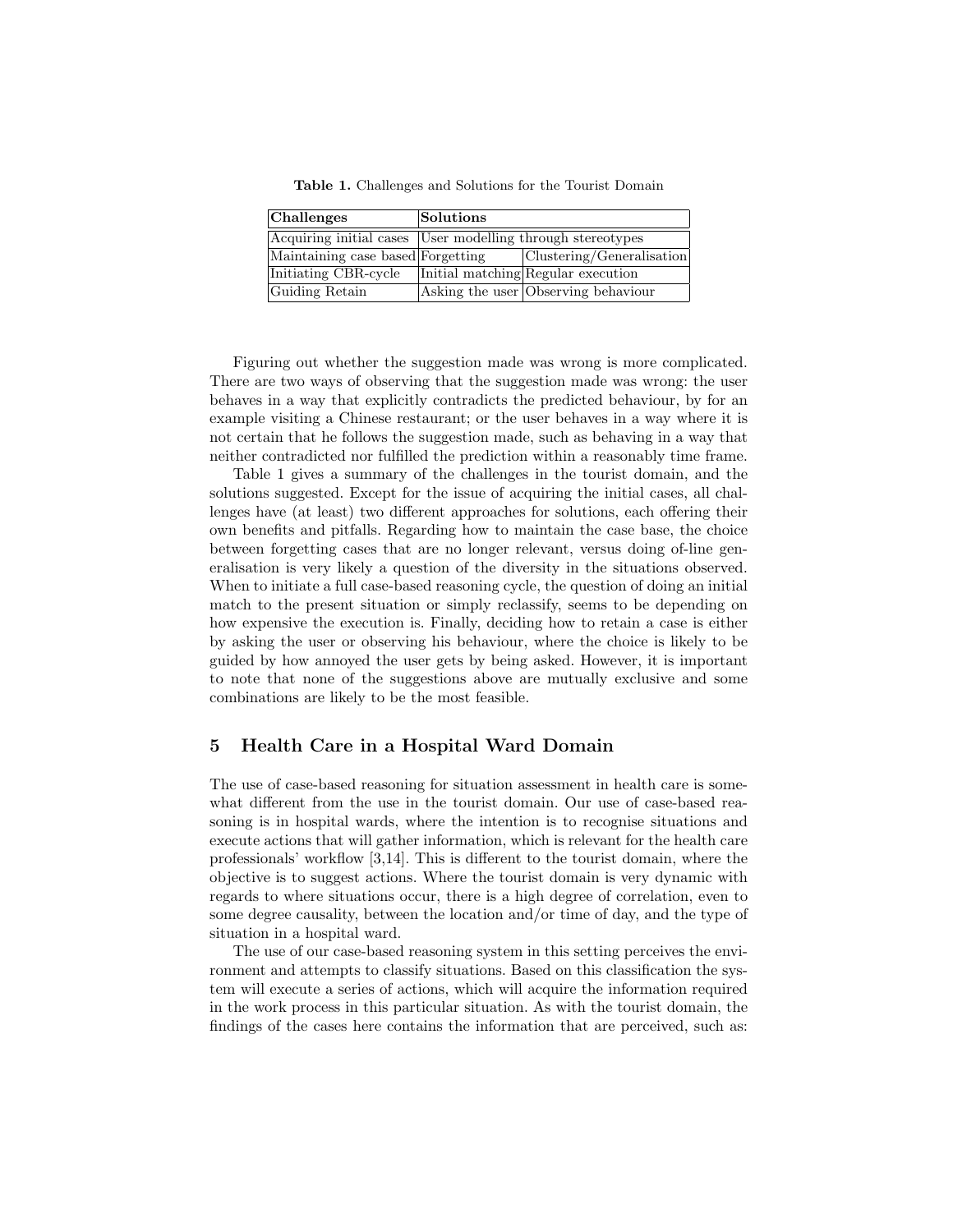location, persons present, artefacts available, and time of day. The solution part of the cases contains the sequence of tasks, of which the sensitivity layer must execute corresponding actions.

One example is when the system recognises that a meeting of the type pre ward round is occurring. A pre ward round is a type of meeting that occurs every morning in the ward. In this meeting the patients who are to be visited later during the ward round are discussed. The typical chain of tasks is:

- 1. Acquire name of patient
- 2. Acquire changes in patient's conditions since yesterday
- 3. Examine, and possible change, medication scheme
- 4. Acquire any new results from tests
- 5. Note changes in treatment

The information required for each of these steps can typically be acquired from any number of sources, both artefacts and people. The problem lies in recognising an ongoing situations as a *pre ward round*, and acquire the information required from the source that are present and able. For the particular pre ward round, the different artefacts and persons supplying the information is [3]:

- 1. Patient list
- 2. Nurse
- 3. Patient chart
- 4. Patient chart, electronic patient record
- 5. Nurse

Revisiting the four challenges described in the introduction in the light of applying case-based reasoning in a hospital ward, leads to specific versions of these challenges:

To acquiring the initial cases and the workflow descriptions, we have opted for a model where we observe existing situations and workflow. The observations where based on a socio-technical analysis of the domain as described in [13,14]. This domain is to a large degree governed by procedures, and the main problem in each of the situations is to figure out the sequence of tasks, and the information supplied by what artefact and people. The personalisation issues, regarding a user's preferences, where not important. In other words, each case that describes a type of situation is build through thorough observation, rather than constructing simple cases based on user models in the tourist domain.

Secondly, the question of a large amount of cases exists. In the tourist domain, there was a potential for a very large amount of cases. However, as described above the hospital domain has a higher degree of causality, thus instantiating new cases should happen less frequent. Also, the higher degree of predictability due to procedures should result in a less diverse case base; i.e. less information gain in each new case. All in all, where forgetting might be a good approach in the tourist domain, it seems less useful in a hospital ward. Whereas, the use of clustering, or generalisation into prototypical cases is much more feasible.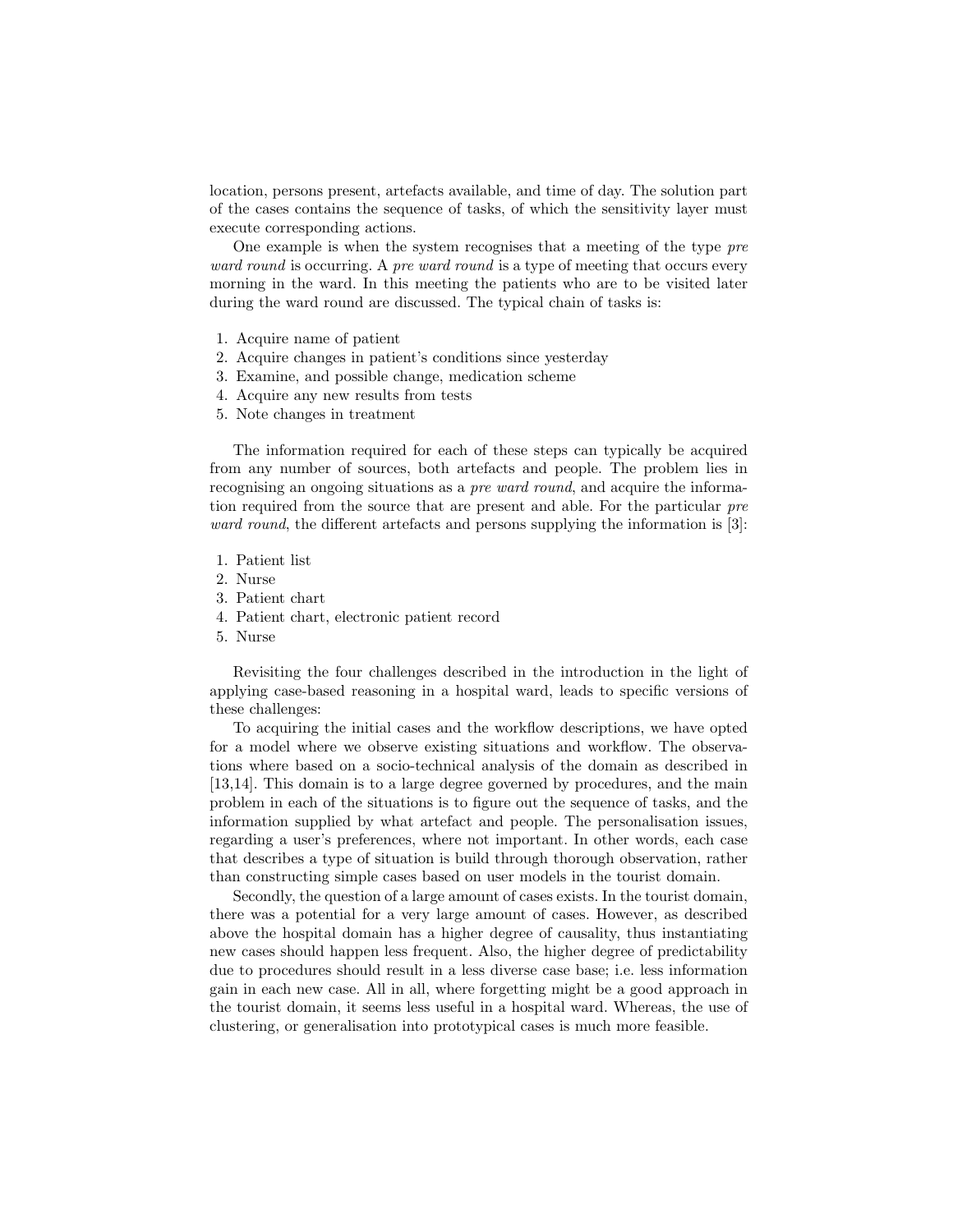Table 2. Challenges and Solutions for the Health Care Domain

| <b>Challenges</b> | $\sf{Solutions}$                                                   |                     |
|-------------------|--------------------------------------------------------------------|---------------------|
|                   | Acquiring initial cases Observations of existing situations        |                     |
|                   | Maintaining case base Clustering/Generalisation                    |                     |
|                   | Initiating CBR-cycle Change in primary parameter Regular execution |                     |
| Guiding Retain    | Asking the user                                                    | Observing behaviour |

The third challenge is to know when it is feasible to execute a full case-based reasoning cycle. Again, this challenge is primarily based on the assumption that it is either computationally of commercially expensive to execute a full cycle. For the hospital ward domain, it is safe to assume that commercial issues do not affect execution. Thus, only the question of computational cost is important. As already stated there is a strong relationship between the location and/or time of day, and the type of situation occurring. Given these premises, the choice of whether or not to execute a full case-based reasoning cycle can often be made based on the location of the user and/or the time of day with regard to the ward's schedule. However, given the results by Fox et al. described in the tourist domain, it is also likely that a simple regular execution is feasible.

Finally, once the case-based reasoning system is running, one of the main challenges is to decide whether the goal associated with a situation is correct. As with the tourist domain, there are two obvious approaches: ask the user, or observe the behaviour. As for the tourist domain it is unlikely a good idea to have the "ask the user" strategy as the sole approach; rather some form of observation of behaviour of the user and environment is preferable.

In the tourist domain, a considerable amount of time might separate the time when the system suggests a course of actions, and the point where it is possible to recognise whether the suggestion was sound. This is not such a big problem in the hospital ward. As mentioned above, the situations occurring and the task executed in each situation is much more structured in a hospital ward. Thus, we generally have a much shorter time span between suggestion and effect. This is also true for the types of behaviour that should be observed. As the main problem is to acquire relevant information for the user, the main observation is simply monitoring what types of information, and from what artefacts, the user accesses. If for an example the user chooses to acquire new results (point 3 in the example above) from another artefact that the one suggested, it is obvious that the system must update its model of the artefacts. If, on the other hand, the users accesses a new type of information from an existing or new artefact, the system needs to update its workflow model. Finally, the user might behave in a totally different way than predicted, thus the system must reclassify the existing case.

Table 2 give a summary of the suggested approaches to the four challenges when applying case-based reasoning in a hospital ward. Regarding when to execute a case-based reasoning cycle, it seems that the choice is between monitoring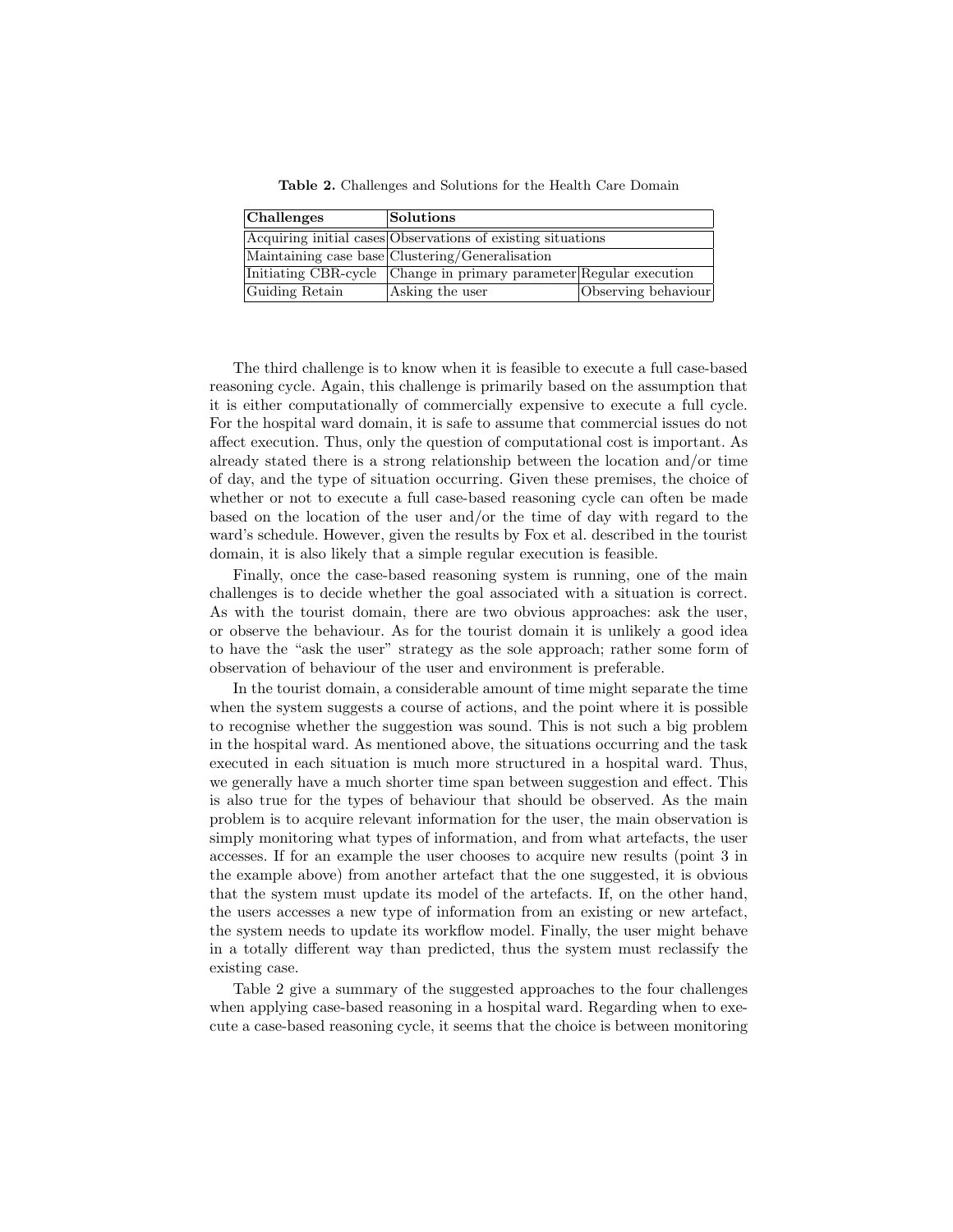a limited number of key parameters, or simply executing at fixed intervals. When deciding how to guide the retain phase, it is for the hospital domain easier to monitor the behaviour, thus asking the user should not be necessary too often. Finally, as the diversity in the situations occurring is limited, a clustering approach seems to be the most suitable.

# 6 Summary and Further Work

This work has build upon the experiences gained through working with casebased reasoning for situation assessment in an ambient intelligent setting. We have developed a system and applied it in simulation to both a tourist domain and a health care in a hospital ward domain. Through our experiences we have identified four challenges when applying case-based reasoning. Each of these challenges are by no way unique to the ambient intelligence area, however each is influenced by the nature of situated and real time case-based reasoning.

If we compare the suggestions for dealing with the challenges across the two domains, we can see that even though each domain has its own idiosyncrasies, the approaches suggested are similar. Table 3 described the suggestions in each of the domains, where the tourist domain is the first.

The area where the domains differ the most is in acquiring the initial cases. In the tourist domain the aim is to supply localised and personalised information in run time. This assumes a good model of the user and his preferences. These preferences could of course be learned overtime. However as we are building software that are to be used by a human user, it is preferable that the learning period is a short as possible. Therefore, an approach using stereotype models is suggested. This is in contrast to the hospital ward, where situations and workflow have a much higher degree of organisation. The personal preferences of a user do not affect the situation nearly as much as when he is a tourist. Thus, a thorough modelling of the domain through observations is suggested.

Regarding when to initiate a case-based reasoning cycle, it is not clear whether this is a problem at all. In particular, it seems reasonably to assume that in the hospital domain a regular execution of the case-based reasoning cycle it the sensible solution. However, it is less obvious whether this is the solution for the tourist domain. It is presumably better to do some pre-processing of the sensory input, to decide whether the new input is significantly different from the current situation, thus limiting the number of executions of case-based reasoning cycle.

When we look at how to guide the retain process, the main balance is between not being intrusive by observing behaviour, and getting first hand knowledge by asking the user. In the tourist domain there can be a significant time span in which behaviour needs to be observed, leading to several problems when deciding whether a particular suggestion was right or wrong. In this case it can be hard to weigh the two approaches. In the hospital domain, the time frame for each observation is much smaller, thus is would seem to be beneficial to primarily observe behaviour.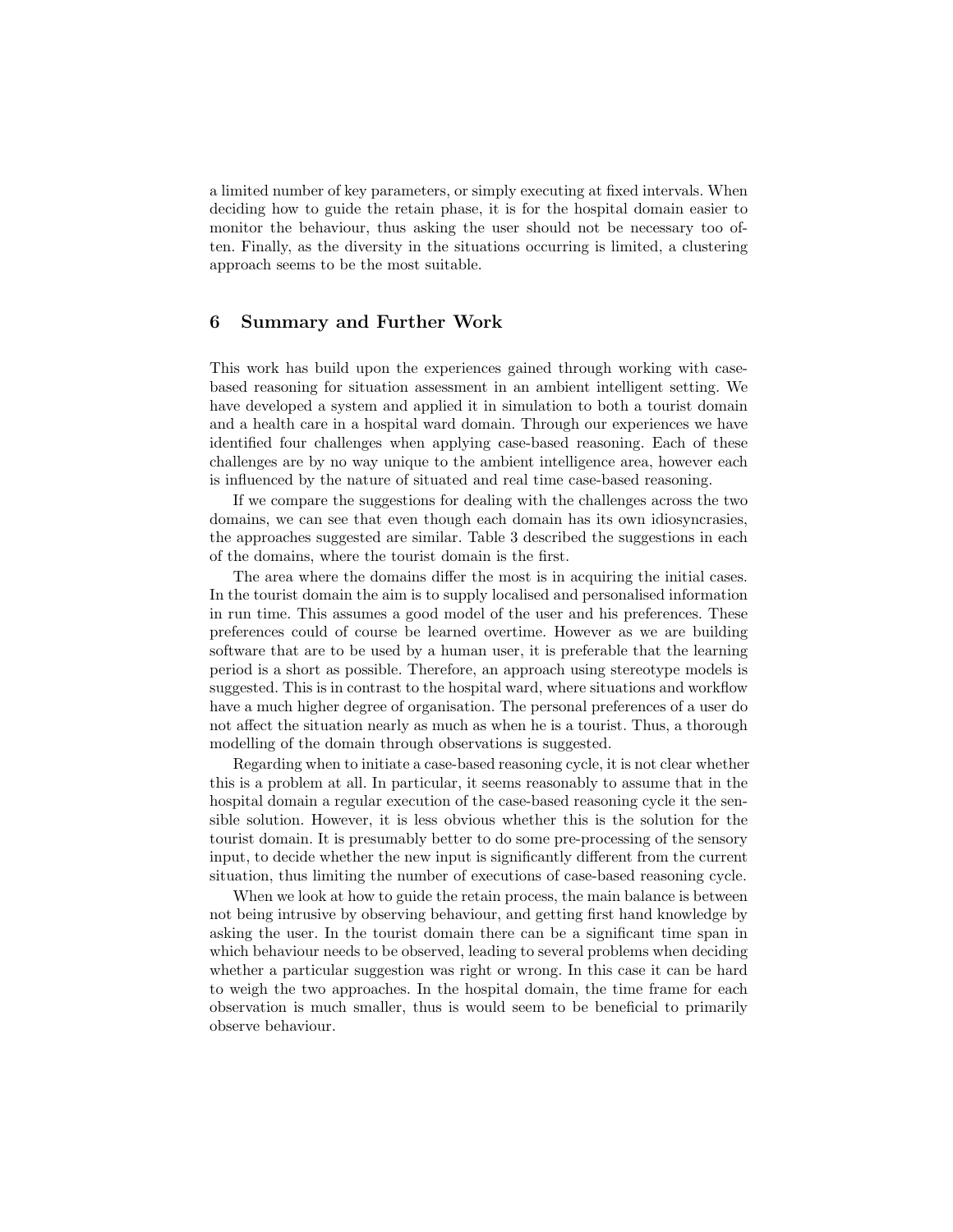| Challenges                        | <b>Solutions</b>                              |                           |  |
|-----------------------------------|-----------------------------------------------|---------------------------|--|
| Acquiring initial cases           | User modelling through stereotypes            |                           |  |
|                                   | Observations of existing situations           |                           |  |
| Maintaining case based Forgetting |                                               | Clustering/Generalisation |  |
|                                   | Clustering/Generalisation                     |                           |  |
| Initiating CBR-cycle              | Initial matching                              | Regular execution         |  |
|                                   | Change in primary parameter Regular execution |                           |  |
| Guiding Retain                    | Asking the user                               | Observing behaviour       |  |
|                                   | Asking the user                               | Observing behaviour       |  |

Table 3. Summary of Challenges and Solutions

Finally, maintaining the case base is one of the issues that so far have been ignored. No clear advantage of either forgetting or clustering has been identified. Even though there seems to be an indication that forgetting can be beneficial in the tourist domain, whereas clustering is most suited to domains with the characteristics of hospital wards.

This is ongoing work in both the tourist and hospital domain, and in that way no clear conclusions are available. However, it seems clear that both domains share the same challenges, yet each must be approach in a slightly different way. Thus, the main conclusion is that there is no such thing as a "one size fits all".

We are currently investigating the applicability of our approach in the mobile collaborative learner domain [15]. Initially, we assume that this domain resembles the tourist domain in many ways, thus the approaches suggested for the tourist domain should be applicable for the mobile collaborative learner domain. However, we expect that the idiosyncrasies of this particular domain will once again tell us that "one size fits nobody".

# References

- 1. Satyanarayanan, M.: Pervasive computing: Vision and challenges. IEEE Personal Communications 8 (2001) 10–17
- 2. Lueg, C.: Operationalizing Context in Context-Aware Artifacts: Benefits and Pitfalls. Information Science – The International Journal of an Emerging Discipline 5 (2002) 42–47
- 3. Kofod-Petersen, A., Aamodt, A.: Contextualised ambient intelligence through casebased reasoning. In: Proceedings of the Eighth European Conference on Case-Based Reasoning (ECCBR 2006). Lecture Notes in Computer Science, Olüdeniz, Turkey, Springer Verlag (2006) To appear.
- 4. Zimmermann, A.: Context-awareness in user modelling: Requirements analysis for a case-based reasoning application. In Ashley, K.D., Bridge, D.G., eds.: ICCBR 2003, Case-Based Reasoning Research and Development. Number 2689 in Lecture Notes in Artificial Intelligence, Springer-Verlag (2003) 718–732
- 5. Kwon, O.B., Sadeh, N.: Applying case-based reasoning and multi-agent intelligent system to context-aware comparative shopping. Decision Support Systems 37 (2004) 199–213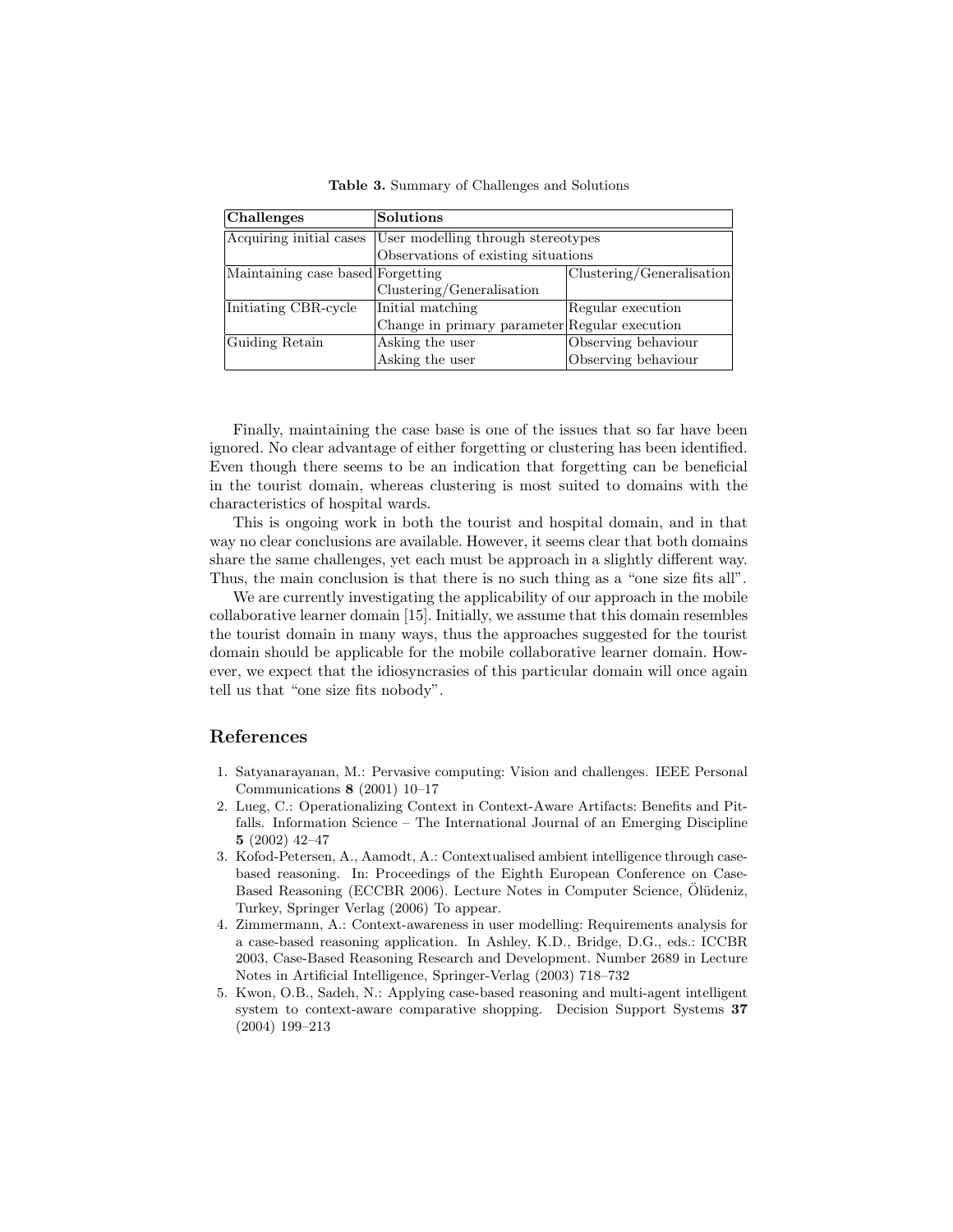- 6. Ma, T., Kim, Y.D., Ma, Q., Tang, M., Zhou, W.: Context-aware implementation based on cbr for smart home. In: Wireless And Mobile Computing, Networking And Communications, 2005. (WiMob'2005), IEEE, IEEE Computer Society (2005) 112–115
- 7. Sadeh, N., Gandon, F., Kwon, O.B.: Ambient Intelligence: The MyCampus Experience. Technical Report CMU-ISRI-05-123, Carnegie Mellon University (2005)
- 8. Bénard, R., Bossard, C., Loor, P.D.: Context's modelling for participative simulation. In: Proceedings of te 19th FLAIRS Conference, AAAI Press (2006) 613–618
- 9. Aamodt, A.: Knowledge-intensive case-based reasoning in creek. In Funk, P., Calero, P.A.G., eds.: Advances in case-based reasoning, 7th European Conference, ECCBR 2004, Proceedings. (2004) 1–15
- 10. Kofod-Petersen, A., Mikalsen, M.: Context: Representation and Reasoning Representing and Reasoning about Context in a Mobile Environment. Revue d'Intelligence Artificielle 19 (2005) 479–498
- 11. Gundersen, O.E., Kofod-Petersen, A.: Multiagent Based Problem-solving in a Mobile Environment. In Coward, E., ed.: Norsk Informatikkonferance 2005, NIK 2005, Institutt for Informatikk, Universitetet i Bergen (2005) 7–18
- 12. Newell, A.: The Knowledge Level. Artificial Intelligence 18 (1982) 87–127
- 13. Kofod-Petersen, A., Cassens, J.: Using activity theory to model context awareness. In Roth-Berghofer, T.R., Schulz, S., Leake, D.B., eds.: Modeling and Retrieval of Context: Second International Workshop, MRC 2005, Revised Selected Papers. Volume 3946 of Lecture Notes in Computer Science., Edinburgh, UK, Springer Verlag (2006) 1–17
- 14. Cassens, J., Kofod-Petersen, A.: Using activity theory to model context awareness: a qualitative case study. In: Proceedings of the 19th International Florida Artificial Intelligence Research Society Conference, Florida, USA, AAAI Press (2006) 619– 624
- 15. Petersen, S.A., Kofod-Petersen, A.: Learning in the city: Context for communities and collaborative learning. In: Proceedings of the 2nd International Conference on Intelligent Environments (IE06), Athens, Greece, The Institution of Engineering and Technology. (2006) To appear.
- 16. Petersen, S.A., Kofod-Petersen, A.: The non-accidental tourist: Using ambient intelligence for enhancing tourist experiences. In: Proceedings of the 7th IFIP Working Conference on Virtual Enterprises, Helsinki, Finland, Springer Verlag (2006) To appear.
- 17. Kofod-Petersen, A., Aamodt, A.: Case-Based Situation Assessment in a Mobile Context-Aware System. In Krüger, A., Malaka, R., eds.: Artificial Intelligence in Mobile Systems  $2003$  (AIMS), Universität des Saarlandes (2003) 41–49
- 18. Rich, E.: Stereotypes and user modeling. In Kobsa, A., Wahlster, W., eds.: User Models in Dialog Systems. Springer Verlag (1989) 35–51
- 19. Fox, S.E., Anderson-Sprecher, P.: Robot navigation using integrated retrieval of behaviours and routes. In: Proceedings of the 19th International Florida Artificial Intelligence Research Society Conference, Florida, USA, AAAI Press (2006) 346– 351
- 20. Gu, M., Aamodt, A.: Dialog learning in conversational cbr. In: Proceedings of the 19th International Florida Artificial Intelligence Research Society Conference, Florida, USA, AAAI Press (2006) 358–363
- 21. Jære, M.D., Aamodt, A., Skalle, P.: Representing temporal knowledge for casebased prediction. In: Advances in case-based reasoning. 6th European Conference, ECCBR 2002, Lecture Notes in Artificial Intelligence, 2416, Springer Verlag (2002) 174–188